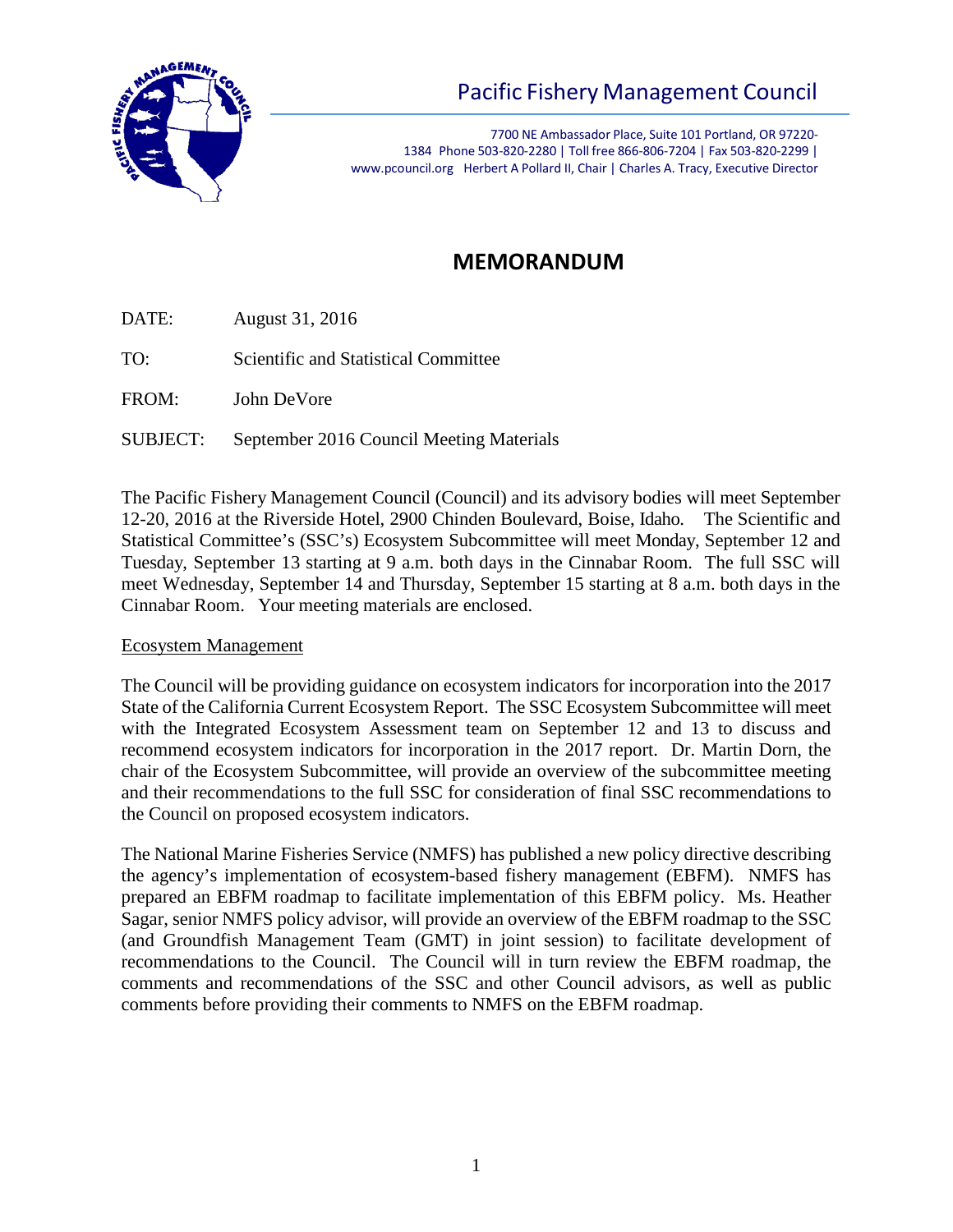#### Coastal Pelagic Species Management

As a result of the *Oceana v. Pritzker* settlement agreement, the NMFS is responsible for compiling information on minimum stock size thresholds (MSSTs) for managed coastal pelagic species (CPS) stocks (i.e., Pacific sardine, Pacific mackerel, the central substock of northern anchovy (CSNA), the northern substock of northern anchovy (NSNA), and jack mackerel). The SSC is tasked with reviewing the NMFS report on MSSTs for these managed CPS stocks and commenting on the robustness of any described methodologies for developing or revising MSSTs.

The SSC will deliver its statement from June on the CPS Assessment Workshop Report but is not scheduled to discuss this item further at this meeting.

The Council tasked the Coastal Pelagic Species Management Team (CPSMT) to explore alternative management policies for the central substock of northern anchovy and report back to the Council at this meeting. The CPSMT has developed a white paper on management policies for the CSNA and other CPS stocks for Council consideration. Ms. Lorna Wargo, CPSMT chair, will provide an overview of the white paper to the SSC. While the Council has not elected to change anchovy management, the SSC is being asked to consider the white paper and provide their input to the Council regarding anchovy management.

#### Groundfish Management

The Council is scheduled to determine which groundfish methodology topics may merit a formal SSC review next year. The SSC will work in conjunction with the GMT on which new or revised models/methodologies proposed to inform future decisions in the specifications process merit a methodology review. Additionally, the SSC will discuss the merits of reviewing proposed or potential methodologies that may inform future stock assessments.

In response to stated Council member concerns, Council staff is providing for Council consideration a more aggressive timeline on completing the five-year review of the trawl catch share program that may impact the SSC schedule for evaluating analyses pertinent to the review. The SSC should weigh in on the proposed timeline (details provided in Agenda Item F.5, Attachment 1) and recommend whether the proposed SSC review schedule can be accommodated given other SSC workload priorities.

The Council will be evaluating a new default rebuilding revision rule recommended by the Groundfish Advisory Subpanel (GAP) termed the harvest rate "ramp-up" strategy. The SSC will review comparative rebuilding simulations for yelloweye rockfish and Pacific ocean perch prepared by the Northwest Fisheries Science Center and comment on the results of these simulations relative to the proposed GAP strategy. The SSC may want to recommend a pathway forward for developing policies relative to revising rebuilding plans.

#### Salmon Management

The Council is scheduled to set priorities for salmon methodology review topics. The SSC will review and prioritize those topics that are recommended to be reviewed at the SSC's Salmon Subcommittee and Salmon Technical Team meeting in October.